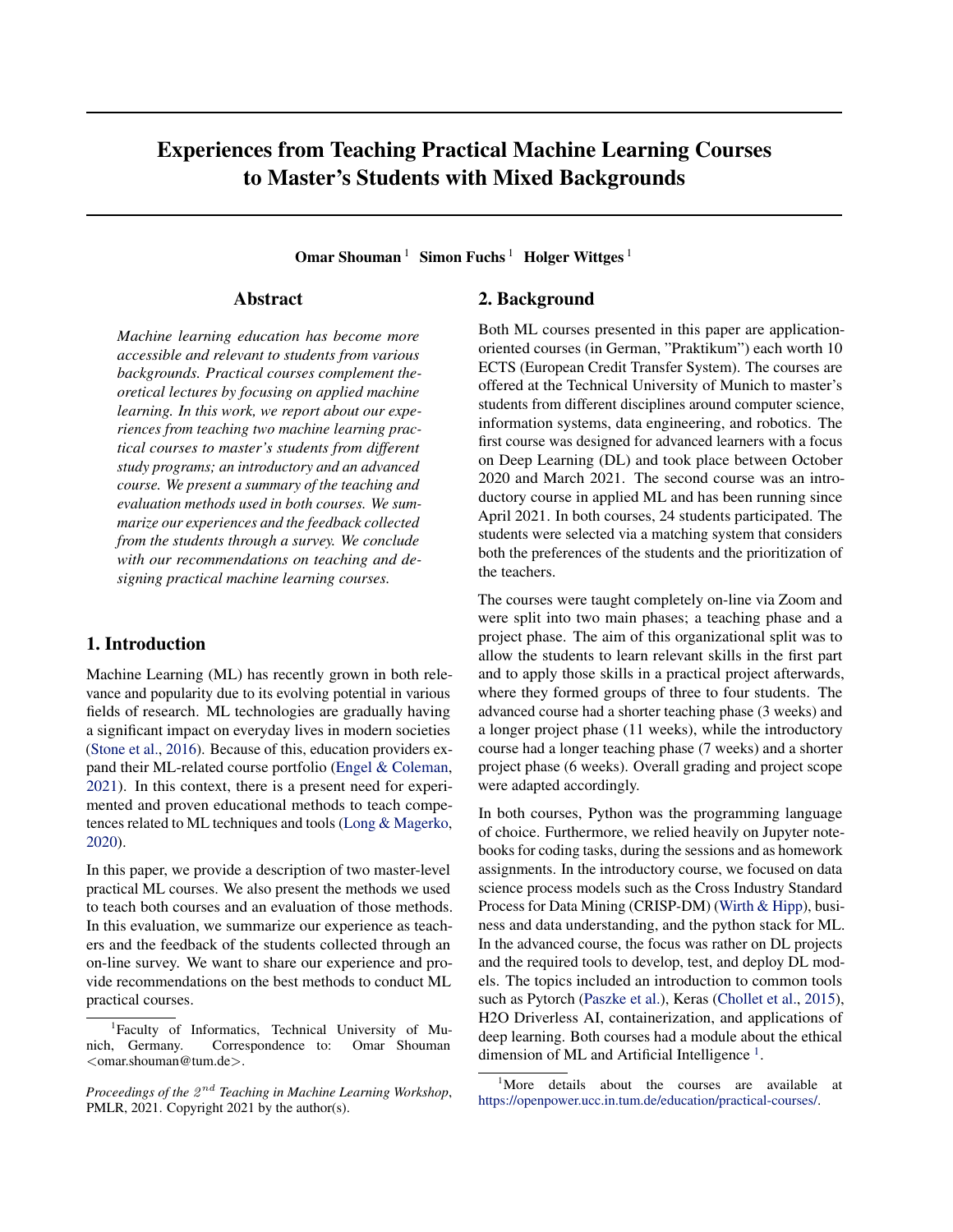# 3. Teaching Methods

We briefly discuss the methods we used in the two practical courses. The presented methods are organized into three categories; content delivery, evaluation methods, and feedback channels.

#### 3.1. Content Delivery

The sessions were mainly planned for delivering content to the students. Different methods of planning the sessions were employed. For example, block sessions were used to combine theoretical knowledge with hands-on sessions, where the students would listen to a presentation, work on a simple task, and receive feedback afterwards. We utilized such an approach in introducing basics of using scikit-learn [\(Pedregosa et al.,](#page-4-0) [2011\)](#page-4-0) and in teaching data loading pipelines in PyTorch [\(Paszke et al.\)](#page-4-0), in the introductory and the advanced courses respectively. Additionally, crash courses were utilized to quickly bring all students to a common level of knowledge. In the introductory course, we held a one-day Python crash course based on ideas and content from [\(Chan,](#page-4-0) [2015;](#page-4-0) [Needham,](#page-4-0) [2020;](#page-4-0) [Severance,](#page-4-0) [2009\)](#page-4-0). In the advanced course, a two-day crash course on PyTorch was held, since the majority of the audience were already familiar with Keras [\(Chollet et al.,](#page-4-0) [2015\)](#page-4-0) and/or TensorFlow [\(Abadi et al.,](#page-4-0) [2016\)](#page-4-0).

From a content perspective, different methods were used to communicate knowledge with the students, motivate interaction, and provide room for discussion. In several sessions, we started with a short presentation with slides. The presentations served as an introduction as well as a warm-up for the topic being discussed. They were used more frequently in the introductory course, iterating over the process of applied machine learning, characteristics and challenges of each phase in the process, and commonly-used tools in the Python stack. The second element we adopted heavily is the use of Jupyter notebooks. The notebooks were made available to the students before class and discussed mostly after the introductory presentations. During the sessions, we coded the Jupyter notebook live and did not walk through the notebook prepared prior to the session. Due to the onlineformat, we adopted the strategy of alternatively switching between presentation slides and Jupyter notebooks (coding) with a block of 20-30 minutes for each. The target was to overcome the interaction difficulties of the remote setup and connect abstract knowledge with practical use.

We integrated in-class group work to motivate for discussion and enrich the learning experience. The strategy was to divide the students into groups of three to four students and ask them to work on a specific task related to the presented content. The scope of the task was quite versatile, ranging from coding tasks to discussing ideas and brainstorming machine learning solutions. Coding tasks included solving

small problems, reading and understanding code, or reading documentation and applying a solution to a different problem or a dataset. After the time dedicated for the task is over, each group briefly presented what they achieved or learned to all other groups and the instructors. When relevant, a short feedback round followed each presentation.

# 3.2. Evaluation Methods

In order to measure the learning progress and give the students the chance to apply the concepts learned during the sessions, students had to work on various tasks as graded homework and project work. In the introductory course, a mini-project covering most of the basic concepts in Python was to be completed. For the advanced course, students had to implement a complete pipeline for a simplified scenario of image inpainting [\(Zeng et al.,](#page-5-0) [2020\)](#page-5-0) using PyTorch, starting with adapting a dataset for the task, training, and evaluating a simple deep learning model. We used the German traffic signs dataset from [\(Stallkamp et al.,](#page-4-0) [2012\)](#page-4-0).

Another methodology we used in the introductory course was to provide the students with homework assignments in the form of Jupyter notebooks. The notebooks contained both guided as well as unguided exercises. The guided exercises served the purpose of introducing the usage of libraries such as Pandas [\(pandas development team,](#page-4-0) [2020;](#page-4-0) [Wes McK](#page-4-0)[inney,](#page-4-0) [2010\)](#page-4-0), Matplotlib [\(Hunter,](#page-4-0) [2007\)](#page-4-0), and Scikit-learn [\(Pedregosa et al.,](#page-4-0) [2011\)](#page-4-0). Students had to add their code to the indicated specific parts of the notebook. Later in the course, more unguided exercises were presented, where the students are only provided with a general task formulation with neither code snippets nor structure.

Homework assignments also included a few essay questions to assess the students' understanding of the concepts and their ability to formulate their ideas. Given a specific business context from our research, students of the introductory course were asked to identify use-cases for machine learning, motivate them, and prioritize them according to their business impact. For the project work, we opted for a high-level project scope, where groups of three to four students were asked to develop a concrete proposal with their ideas and plans. The requirements were to adhere to a set of milestones and deliverables, while providing room for the students to extend the project scope, integrate auxiliary modules in their implementation, and explore new ideas. The project for the introductory course involved developing a complete solution using machine learning for an actual business use-case based on an internal dataset we curated from a running system. The project of the advanced course was to develop a face recognition pipeline using existing state-of-the-art deep learning models  $2$ . Students from the advanced course used GPU resources provided by IBM to

<sup>&</sup>lt;sup>2</sup>Project reports and code are publicly available [here.](https://openpower.ucc.in.tum.de/education/practical-courses/winter-2020-2021/)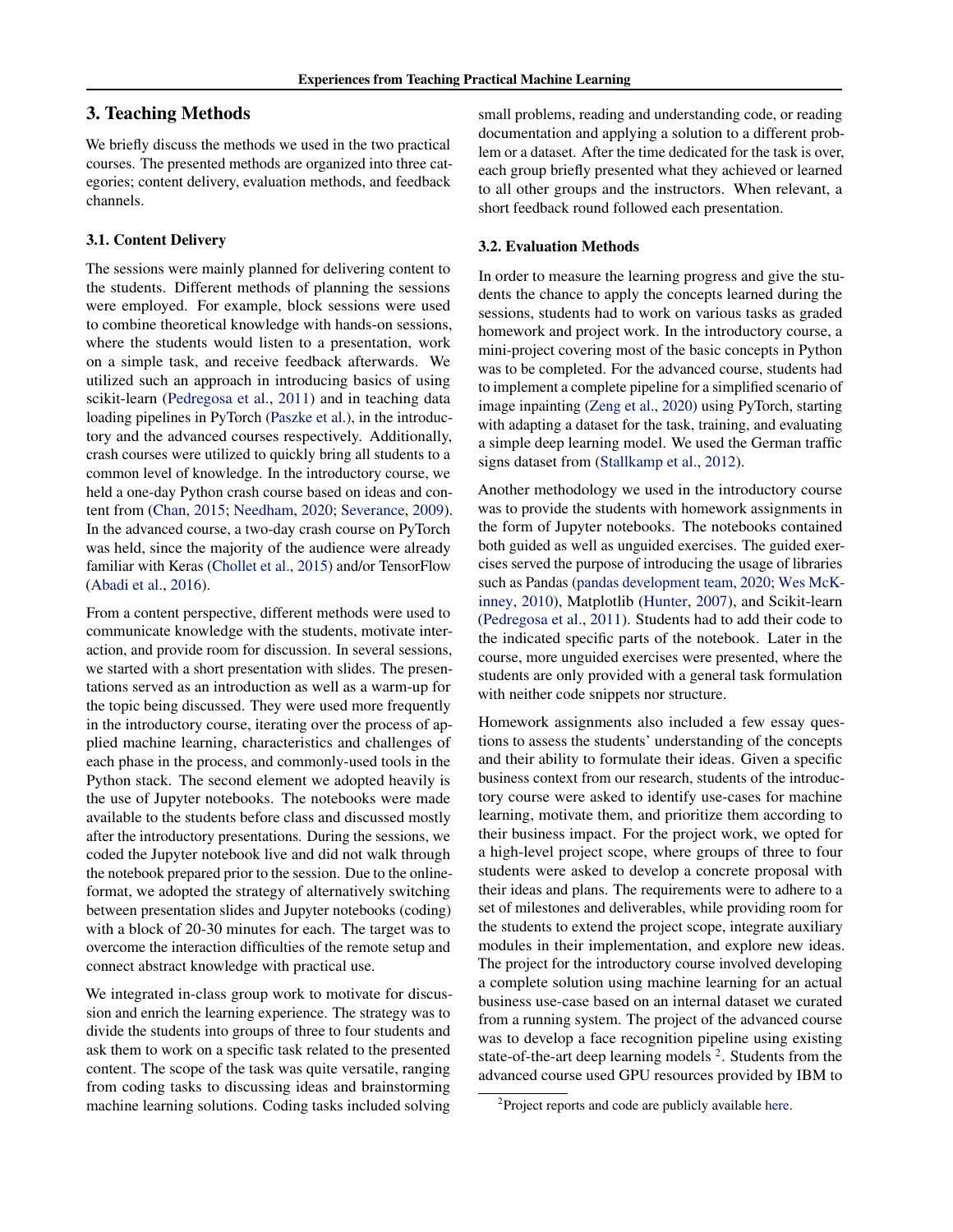<span id="page-2-0"></span>train and fine-tune their deep learning models.

## 3.3. Feedback Channels

We believed feedback is an integral component of the learning process; therefore, we adopted multiple feedback channels, where each channel is dedicated to a specific scope or element of course. Table 1 lists the channels we used and the corresponding scopes of questions.

Table 1. Feedback channels and corresponding scope of questions.

| <b>QUESTION SCOPE</b> | <b>CHANNEL</b>                                                           |
|-----------------------|--------------------------------------------------------------------------|
| GENERAL               | CHAT PLATFORM AND FORUM                                                  |
| HOMEWORK ASSIGNMENTS  | Q&A LIVE SESSIONS BEFORE SUBMISSION<br>TEXTUAL COMMENTS AFTER SUBMISSION |
| PROJECT-RELATED       | <b>WEEKLY OFFICE-HOURS</b><br>FEEDBACK AFTER PRESENTATIONS               |

# 4. Experiences

We report about our experiences from both courses, focusing on three major aspects; methods of content delivery, scope of tasks, and project work.

### 4.1. Content Delivery

We had a positive experience with integrating a mixture of methods in the same session when delivering content to the students. Concretely in the case of teaching practical machine learning, we slowly arrived at the following sequence of teaching activities in our sessions: short presentation with slides, live-coding session, group work, and finally presenting and discussing with all groups. Live-coding in an empty Jupyter Notebook worked out better than going through the notebook and executing the cells. Despite being more time-consuming, we found out that it improved the engagement and the follow-up of the students by regulating the pace of presenting and developing ideas. We also found that using a running use-case along several modules makes it easier for students to follow up and connect the different topics, we were inspired by the end-to-end machine learning project chapter from (Géron, [2019\)](#page-4-0). Due to the practical nature of both courses, we designed and delivered the content following a suitable process model; CRISP-DM for the introductory course and a more DL-specific process model adopted from [\(Raghu & Schmidt,](#page-4-0) [2020\)](#page-4-0) for the advanced course. This turned out to be useful in understanding the holistic overview of the iterative process and logically connecting the various steps.

#### 4.2. Scope of Tasks

When scoping tasks for the students, we found out that realistic scenarios involving ambiguity provide a better learning opportunity for students. They simulate real-life ML problems and enable students to stretch their thoughts beyond

standard toy examples. They also touch upon important skills such as identifying possible use-cases for ML given a complex business scenario, formulating each identified use-case correctly, and validating assumptions based on the available data. However, they come at the cost of being more challenging and time-consuming for both the teacher and the student. For the more practical phases of the ML process such as learning how to use a package, guided exercises proved very successful as a first step that can be later complemented with unguided exercises. Although unguided exercises are relatively challenging, they represent a more realistic scenario allowing the students to develop their own work and tackle the problem systematically.

#### 4.3. Project Work

From our experience, a flexible project scope has increased the motivation of the students. They formulated major parts of the project by themselves and demonstrated fullownership of the whole work. Some groups explored new ideas, complemented the suggested pipeline with more tasks, and made demos for their implementations. When forming the groups, we found out that heterogeneously mixing them with respect to background engages all students and evenly distributes workload. During the project phase, we realized the importance of milestones, where the students can present their work and get constructive feedback. As explained, this was conducted in the form of intermediate presentations and regular office-hours, where meetings were held with each group separately.



Figure 1. Wordcloud of the textual responses of the students.

### 5. Student Feedback

Course participants were asked to evaluate several aspects of the course through an on-line survey. The survey consisted mainly of multiple-choice questions along with two essay questions where the students can deliver further feedback. The response rates for the introductory and the advanced course were 50% and 38%, respectively. Although the sample size is relatively small, it indicates a general trend of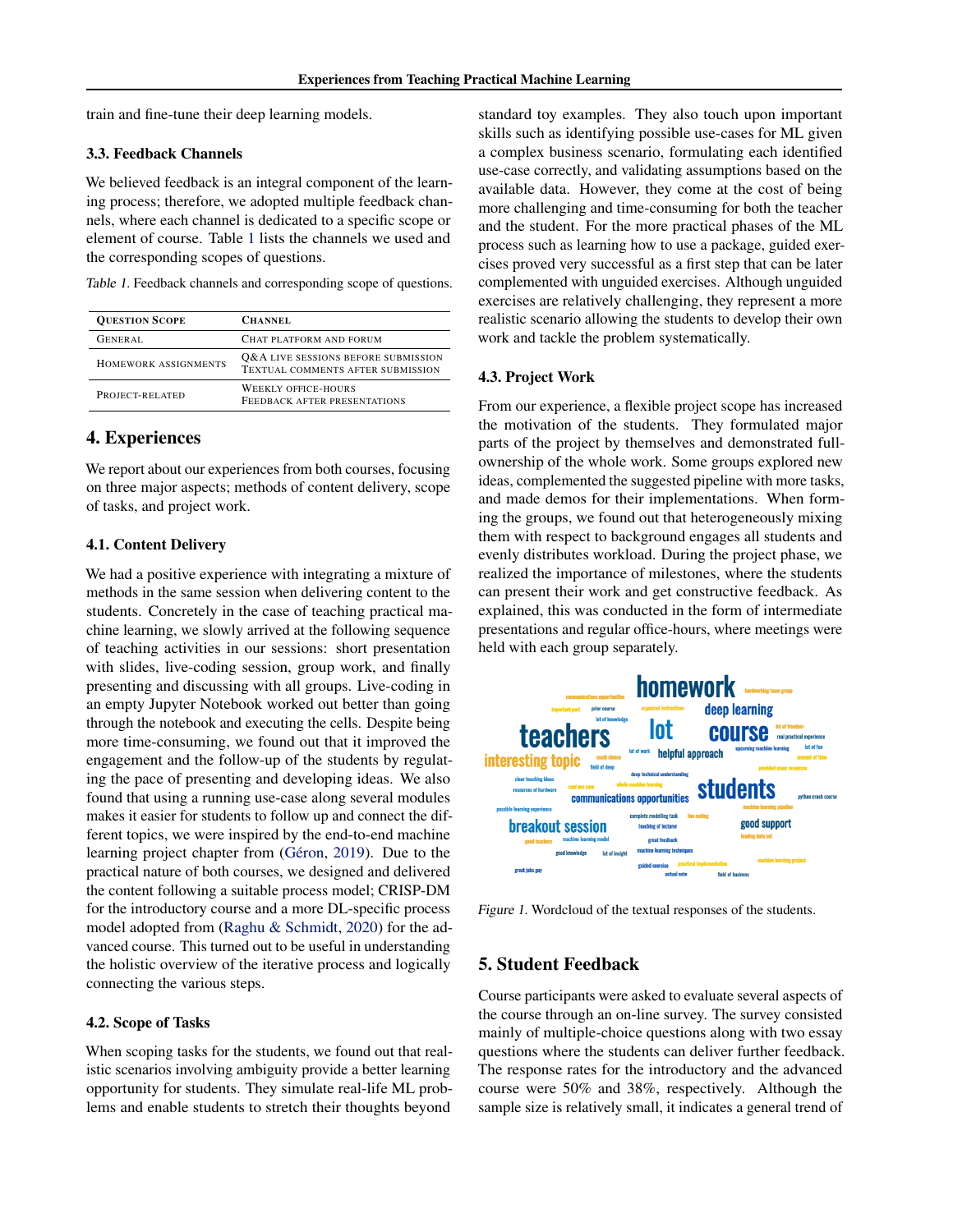the experience of the students. The feedback of the students from the essay questions is summarized in a wordcloud in Figure [1.](#page-2-0)

#### 5.1. Overall Learning Success

In the survey, students were asked to self-assess their skills in machine learning before and after the course. Students could respond on a 5-point Likert scale  $(1 = not at all; 5 =$ very much). The averages for the introductory course and the advanced course moved from  $(2.4, 2.9)$  to  $(3.7, 4.2)$ , with a difference of 1.3 points. Additionally, all students assessed their skills with a higher score after the course than before.

#### 5.2. Best-Evaluated Teaching Methods

On the same Likert scale, students evaluated the different teaching methods we used during the course sessions. The top five methods in both courses are shown in Table 2.

Clearly, the project-work and coding assignments were the top-rated methods. Other methods such as "Group-work during the sessions", "Homework essay questions", and "Literature recommendations" were graded with lower average scores; 3.9, 3.3, and 2.9, respectively.

Table 2. Top-5 methods evaluated by the students and their average score on a 5-point scale  $(1 = not helpful; 5 = very helpful).$ 

| <b>METHOD</b>                         | <b>INTRODUCTORY</b> | <b>ADVANCED</b> |
|---------------------------------------|---------------------|-----------------|
| WORKING ON THE PROJECT                | 4.75                | 5.0             |
| LEARNING FROM EXEMPLARY CODE          | 4.83                | 4.75            |
| CODING HOMEWORK                       | 4.66                | 4.88            |
| OFFICE HOURS & INDIVIDUAL DISCUSSIONS | 4.36                | 4.83            |
| <b>SLIDE PRESENTATIONS VIA ZOOM</b>   | 4 25                | 45              |

## 5.3. Group-Work and Individual-Work

Another interesting outcome of the survey was that the students evaluated individual learning consistently higher than group-work, except for the course project. To put these results in context, all in-class group-work activities were based on random assignment of group members via the on-line conferencing software. However, students had the chance to work together within the same group for an extended period of time on the course project. Since both courses were conducted remotely, the lack of social interactions among the groups can have an impact on such results, especially when groups are temporarily formed during on-line sessions.

#### 5.4. Crash Courses

Since we used crash courses to teach practical skills at the start of each course, students were also asked to evaluate them. On the 5-point scale, students from the introductory course evaluated the Python crash course with an average of 3.8, taking into consideration that 40% of the participants were previously familiar with Python. For the advanced course, participants evaluated the PyTorch crash course with an average of 4.8, where only 10% of the participants used it at least once before the course.

# 6. Conclusion

In this paper, we present teaching methods used in two practical ML courses. We also summarized our experiences as teachers with both courses; and the feedback from the students collected via a survey. We derive recommendations for teachers on the methods to use for planning the sessions, delivering content, designing assignments, and choosing project-work. A summary of our recommendations is presented in Table 3.

Table 3. Summary of recommendations for practical machine learning courses.

| <b>TEACHING</b>                           | <b>EVALUATION &amp;</b><br><b>FEEDBACK</b> |
|-------------------------------------------|--------------------------------------------|
| <b>CRASH COURSES &amp; BLOCK SESSIONS</b> | <b>CODING HOMEWORK</b>                     |
| (TO LEVEL UP SKILLS)                      | (MIX GUIDED & UNGUIDED)                    |
| <b>SLIDE PRESENTATIONS</b>                | MINI-PROJECTS                              |
| (CONCISE AS INTRODUCTION)                 | (INCLUDE COMPLETE ML PIPELINES)            |
| <b>JUPYTER NOTEBOOKS</b>                  | PROJECT SCOPE                              |
| (LIVE-CODING)                             | (FLEXIBLE, REAL-WORLD SCENARIOS)           |
| <b>EXEMPLARY CODE</b>                     | PROJECT GROUPS                             |
| (WELL-WRITTEN AND DOCUMENTED)             | (MIX WITH RESPECT TO BACKGROUNDS)          |
| <b>IN-SESSION GROUP WORK</b>              | REGULAR FEEDBACK                           |
| (FOCUS ON CODING)                         | (ALSO DURING PROJECT PHASES)               |

In our experience and according to the students' feedback, practical coding tasks based on realistic use-cases are successful methods for teaching machine learning. Additionally, teaching techniques that involve live-coding, either led by the instructor or done as in-class group work, have contributed to a better learning experience. Jupyter notebooks provide a flexible environment for learning; however, they can result in the inability to work outside them. This is a challenge that requires further investigation. For coding assignments, the combination of guided and unguided exercises trains the students to progress from simple tasks to more advanced and complex ones. Crash courses and block sessions level up the knowledge of the students to a common level, addressing the challenge of teaching a diverse student body. Finally, projects provide a great learning opportunity for students, given that they are complemented with regular feedback sessions and concrete milestones.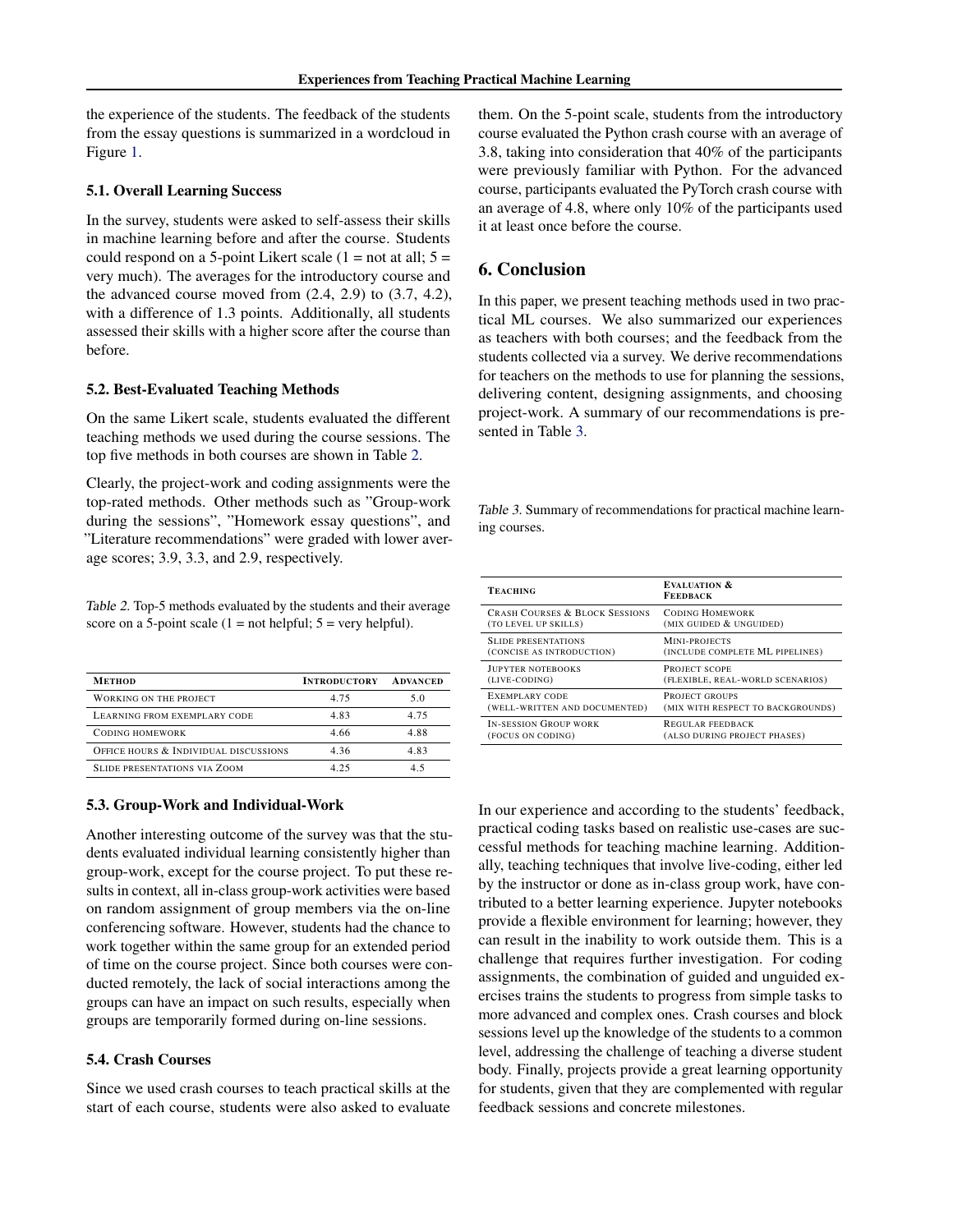# <span id="page-4-0"></span>Acknowledgements

We are grateful to IBM for providing the students with hardware resources to use during both the block sessions and the projects. We would like to thank team members from IBM Germany for their valuable contribution to the block sessions of the advanced course and for delivering a guest talk during the introductory course.

# References

- Abadi, M., Agarwal, A., Barham, P., Brevdo, E., Chen, Z., Citro, C., Corrado, G. S., Davis, A., Dean, J., and Devin, M. Tensorflow: Large-scale machine learning on heterogeneous distributed systems. *arXiv preprint arXiv:1603.04467*, 2016.
- Chan, J. *Learn Python in One Day and Learn it Well: Python for Beginners with Hands-on Project: the Only Book You Need to Start Coding in Python Immediately*. CreateSpace Independent Publishing, 2015.

Chollet, F. et al. Keras. <https://keras.io>, 2015.

- Engel, C. and Coleman, N. AI is not just a technology. In *Proceedings of the First Teaching Machine Learning and Artificial Intelligence Workshop*, volume 141 of *Proceedings of Machine Learning Research*, pp. 23–28. PMLR, 2021. URL [http://proceedings.mlr.press/](http://proceedings.mlr.press/v141/engel21a.html) [v141/engel21a.html](http://proceedings.mlr.press/v141/engel21a.html).
- Géron, A. *Hands-on machine learning with Scikit-Learn, Keras, and TensorFlow: Concepts, tools, and techniques to build intelligent systems*. O'Reilly Media, 2019.
- Goodfellow, I., Bengio, Y., Courville, A., and Bengio, Y. *Deep learning*, volume 1. MIT press Cambridge, 2016.
- Grus, J. *Data science from scratch: first principles with python*. O'Reilly Media, 2019.
- Hunter, J. D. Matplotlib: A 2d graphics environment. *Computing in Science & Engineering*, 9(3):90–95, 2007. doi: 10.1109/MCSE.2007.55.
- Knaflic, C. N. *Storytelling with data: A data visualization guide for business professionals*. John Wiley & Sons, 2015.
- Long, D. and Magerko, B. What is ai literacy? competencies and design considerations. In *Proceedings of the 2020 CHI Conference on Human Factors in Computing Systems*, CHI '20, pp. 116, New York, NY, USA, 2020. Association for Computing Machinery. ISBN 9781450367080. doi: 10.1145/3313831.3376727. URL [https://doi.](https://doi.org/10.1145/3313831.3376727) [org/10.1145/3313831.3376727](https://doi.org/10.1145/3313831.3376727).
- Needham, T. *Python: For Beginners A Crash Course Guide To Learn Python in 1 Week*. Draft2Digital, 2020. ISBN 9781393160939. URL [https://books.google.](https://books.google.de/books?id=ZppkxwEACAAJ) [de/books?id=ZppkxwEACAAJ](https://books.google.de/books?id=ZppkxwEACAAJ).
- pandas development team, T. pandas-dev/pandas: Pandas, February 2020. URL [https://doi.org/10.](https://doi.org/10.5281/zenodo.3509134) [5281/zenodo.3509134](https://doi.org/10.5281/zenodo.3509134).
- Paszke, A., Gross, S., Massa, F., Lerer, A., Bradbury, J., Chanan, G., Killeen, T., Lin, Z., Gimelshein, N., and Antiga, L. Pytorch: An imperative style, highperformance deep learning library. pp. 8026–8037.
- Pedregosa, F., Varoquaux, G., Gramfort, A., Michel, V., Thirion, B., Grisel, O., Blondel, M., Prettenhofer, P., Weiss, R., Dubourg, V., Vanderplas, J., Passos, A., Cournapeau, D., Brucher, M., Perrot, M., and Duchesnay, E. Scikit-learn: Machine learning in Python. *Journal of Machine Learning Research*, 12:2825–2830, 2011.
- Provost, F. and Fawcett, T. *Data Science for Business: What you need to know about data mining and dataanalytic thinking*. " O'Reilly Media, Inc.", 2013. ISBN 1449374298.
- Raghu, M. and Schmidt, E. A survey of deep learning for scientific discovery. *arXiv preprint arXiv:2003.11755*, 2020.
- Severance, C. R. *Python for everybody*. Charles Severance, 2009.
- Stallkamp, J., Schlipsing, M., Salmen, J., and Igel, C. Man vs. computer: Benchmarking machine learning algorithms for traffic sign recognition. *Neural Networks*, (0): –, 2012. ISSN 0893-6080. doi: 10.1016/j.neunet.2012.02. 016. URL [http://www.sciencedirect.com/](http://www.sciencedirect.com/science/article/pii/S0893608012000457) [science/article/pii/S0893608012000457](http://www.sciencedirect.com/science/article/pii/S0893608012000457).
- Stone, P., Brooks, R., Brynjolfsson, E., Calo, R., Etzioni, O., Hager, G., Hirschberg, J., Kalyanakrishnan, S., Kamar, E., Kraus, S., et al. Artificial intelligence and life in 2030: the one hundred year study on artificial intelligence. 2016.
- VanderPlas, J. *Python data science handbook: Essential tools for working with data*. " O'Reilly Media, Inc.", 2016.
- Wes McKinney. Data Structures for Statistical Computing in Python. In Stéfan van der Walt and Jarrod Millman (eds.), *Proceedings of the 9th Python in Science Conference*, pp. 56 – 61, 2010. doi: 10.25080/Majora-92bf1922-00a.
- Wirth, R. and Hipp, J. Crisp-dm: Towards a standard process model for data mining. In *Proceedings of the 4th international conference on the practical applications of knowledge discovery and data mining*, volume 1. Springer-Verlag London, UK.